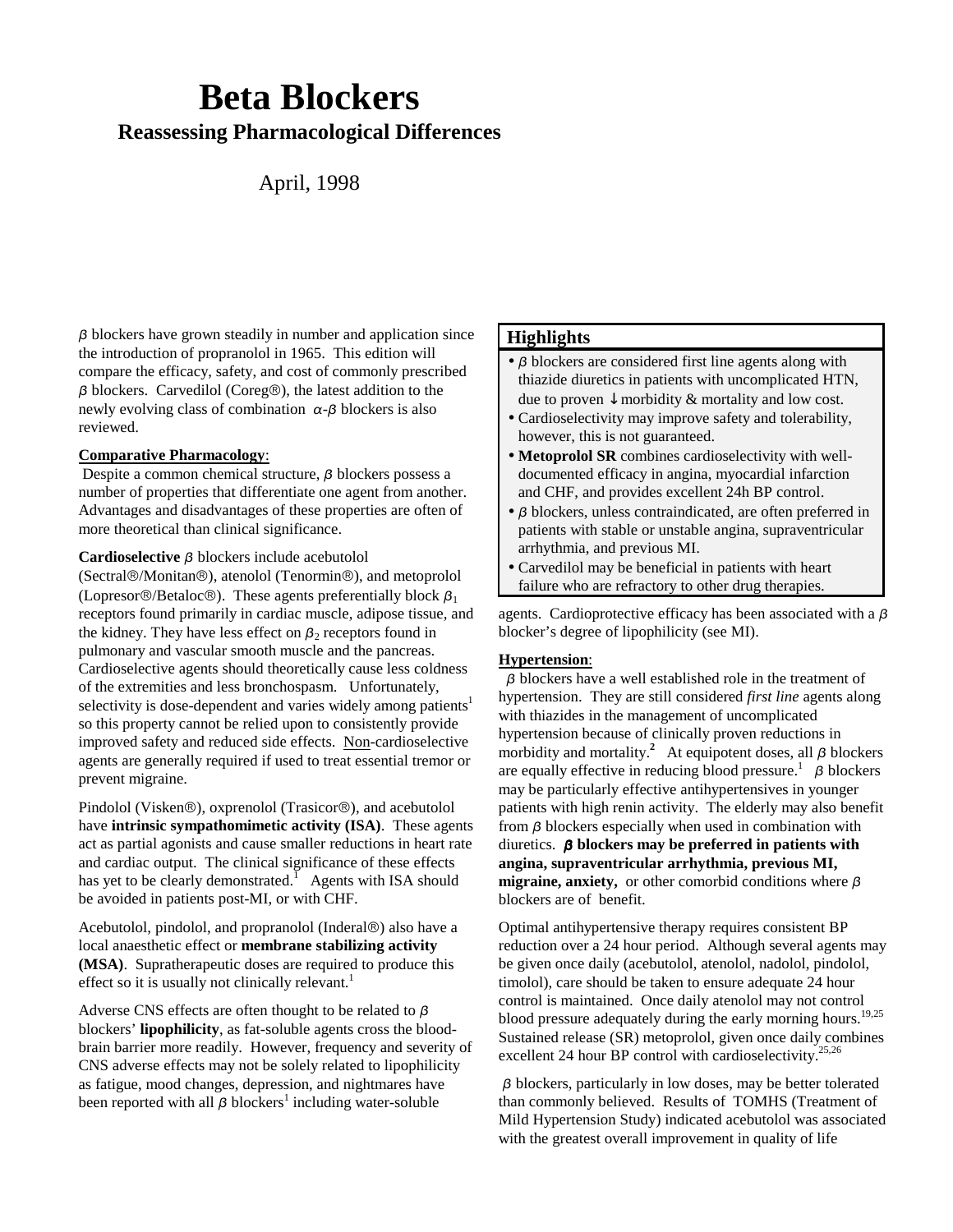measures when compared with agents from 4 other classes of antihypertensives (amlodipine, enalapril, chlorthalidone, and doxazosin).17 Adverse effects are further outlined in **Table 2**.

### **Angina:**

 blockers appear to be the **most efficacious agents for the treatment of stable and unstable angina.** They are the only antianginal agents shown to improve clinical outcomes in patients with myocardial ischemia.<sup>3</sup> Their negative chronotropic and inotropic effects decrease heart rate and contractile force, reducing myocardial oxygen demand and relieving angina. All  $\beta$  blockers improve exercise tolerance and reduce signs and symptoms of angina regardless of differences in ISA and selectivity.<sup>1</sup> Combinations of a  $\beta$ blocker and a long-acting dihydropyridine calcium antagonist are useful in some patients.  $\beta$  **blockers should be avoided in vasospastic angina** as uncompensated alpha receptor stimulation may result in further vasoconstriction.<sup>4</sup>

### **Myocardial Infarction** (MI): *Secondary prevention*

Many studies in the last decade have shown the benefit of  $\beta$ blockers in prevention of recurrent MI and other related complications, acutely and in the postinfarction period. Results from major trials show a reduction in overall mortality of more than 20-30%.<sup>6-9</sup> *β* **blockers with moderate to high lipophilicity (timolol, metoprolol, propranolol) have shown marked reductions in sudden cardiac death**. 7-9 It is postulated that these agents enter the brain rapidly and increase vagal tone. This prevents ventricular fibrillation associated with the increased sympathetic drive and reduced vagal tone during an acute MI.<sup>10</sup>  $\beta$  blockers appear underused in survivors of acute MI.<sup>5</sup> Studies looking at pindolol and oxprenolol showed no effect on mortality.<sup>11,12</sup> As both agents have ISA,  $\beta$ blockers with this property may not be appropriate for use post- $ML<sup>1</sup>$ 

### **Arrhythmia**:

All  $\beta$  blockers have some inherent (Class II) antiarrhythmic activity. They slow conduction through both the SA node and the AV node. All  $\beta$  blockers appear beneficial in treatment of supraventricular arrhythmias, regardless of MSA, ISA, or selectivity.<sup>1</sup> **Sotalol** (Sotacor<sup>®</sup>) may be the preferred  $\beta$ blocker for arrhythmias because it has both Class II and Class III antiarrhythmic activity. Caution is required as sotalol also has pro-arrhythmic potential.

### **Heart Failure (HF)**:

The role of  $\beta$  blockers in HF has yet to be clearly established. In the past,  $\beta$  blockers were considered contraindicated due to their negative inotropic effects. Recent application in HF has resulted from the beneficial effects seen in patients with MI. Studies report improvement in hemodynamic parameters and exercise tolerance but this is not always accompanied by significant reductions in mortality.<sup>6</sup> Studies are currently underway to assess the effect of  $\beta$  blockers on survival in HF.13,14

 $\beta$  blockers appear to have greater clinical benefits in idiopathic dilated cardiomyopathy than in ischemic cardiomyopathy.<sup>15</sup> Effects on exercise tolerance and quality of life favor the cardioselective agents.<sup>14</sup>  $\beta$  blockers with ISA should be

avoided as they do not appear to have any benefical effect in HF. <sup>15</sup> Initially,  $\beta$  blockers may worsen symptoms of HF but improvement is usually seen with long term therapy (i.e. after 1-2 months). Patients should be stabilized on a regimen of ACE inhibitors, diuretics, and/or digoxin before starting  $\beta$ blockers. Initial doses should be very small, 1/10-1/20th the antihypertensive dose, and titrated up gradually over a period of several weeks (eg. metoprolol 6.25mg BID x 7 days; double dose weekly till 50 mg BID or adverse affects appear).<sup>15,16</sup> Approximately 15% of patients will not tolerate  $\beta$  blocker therapy, developing low output syndrome with bradycardia, hypotension, edema, and progressive heart failure. Patients intolerant to  $\beta$  blockers tend to have right-sided failure with ascites, jugular venous distension, tricuspid regurgitation, increased right filling pressure, and EF of <20%.  $\beta$  blockers are best avoided in this population.<sup>15</sup>

### $\alpha_1$  -  $\beta$   $\beta$  lockers:

Labetalol (Trandate®) was the first  $\beta$  blocker to combine both non-selective  $\beta$  and vasodilatory  $\alpha_1$  adrenergic blockade in a single drug. Its  $\beta$ : $\alpha$  blockade ratio is ≈ 3:1. Labetolol IV is indicated in various hypertensive emergencies.

**Carvedilol (Coreg®)** is a more potent non-selective  $\beta$  blocker and  $\alpha_1$  antagonist. Unlike other  $\beta$  blockers, carvedilol also possesses several unique cardioprotective, anti-ischemic, and antioxidant properties.<sup>22</sup>**Many recent studies lend support to the use of carvedilol in HF**. 23 Most impressive of these, the US Carvedilol Heart Failure Study was terminated early after a 6 month follow-up showed a 65% reduction in overall mortality in carvedilol vs. placebo treated patients. All study patients were stabilized on diuretics, ACE inhibitors, and digoxin. Until further trials are completed, carvedilol serves as a promising alternative in HF patients refractory to other therapy. Although carvedilol is a potent antihypertensive, it is not currently approved in Canada for the treatment of hypertension.

Carvedilol is generally well tolerated. Effective doses are lower then comparable doses of  $\beta$  blockers because of its combined mechanisms of action. Carvedilol's  $\beta$  blocking activity reduces reflex tachycardia and fluid retention usually seen with  $\alpha$  blockers. Complaints of cold extremities, bradycardia, and reduced cardiac output seen with pure  $\beta$ blockers are minimized by carvedilol's vasodilatory effect. $21$ Adverse effects are more common early in therapy and are often dose-related. Common complaints include dizziness, headache, and orthostatic hypotension as well as fatigue and asthenia.<sup>20</sup> Unlike other  $\beta$  blockers, carvedilol does not appear to adversely affect lipid profiles or glucose metabolism. $^{20}$ Cautious use is still advised in diabetics due to masking of signs of hypoglycemia. Carvedilol does not appear to cause deteriorations in renal function because of its vasodilatory effect, and it actually reduces microalbuminuria. $^{20}$ 

*References available on request.*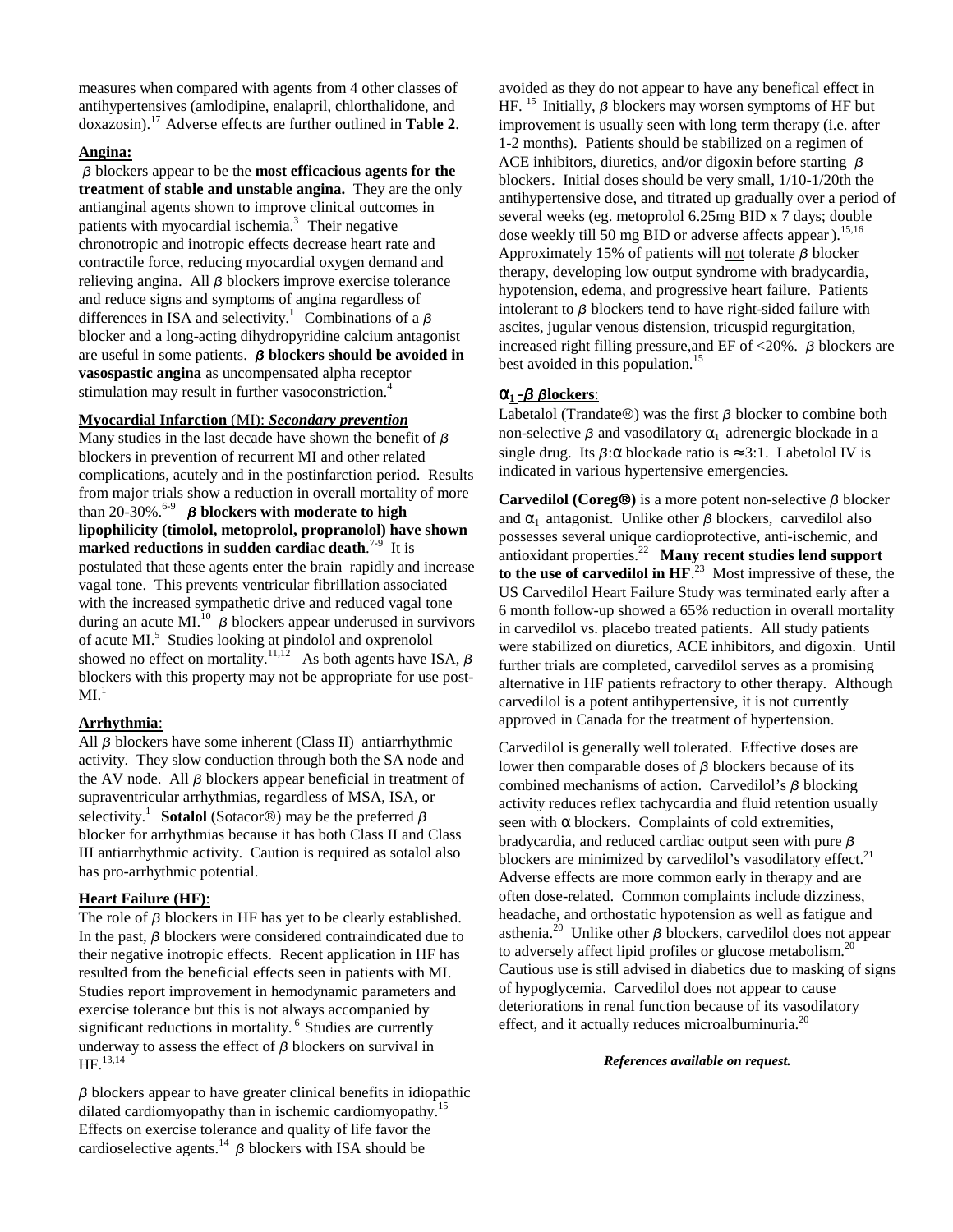### *The Rx Files***: Beta Blockers (BBs) Supplementary Tables**

### Table 1

### **Contraindications and Precautions**

#### **Contraindications**

- **Sick sinus syndrome or 2nd/3rd degree AV block**
- **Cardiogenic shock**
- **Uncompensated CHF**
- **Reactive airway disease (asthma,COPD,emphysema) Precautions**
- **Severe hypotension** (SBP<100 mm or HR <60)
- **Peripheral vascular disease** exacerbated especially by non-selective  $\beta$  blockers
- **Vasospastic angina** uncompensated alpha vasoconstriction
- **Diabetes** may prolong/exacerbate hypoglycemia in insulin dependent pts. due to inhibition of gluconeogenesis, masking of warning signs (tachycardia/tremor), profound bradycardia and hypertension; In non-insulin dependent pts. may ↑ hyperglycemia due to inhibition of insulin release and  $\downarrow$  tissue uptake
- **Mental depression** may be exacerbated
- **Pregnancy** FDA categorys B-C; Use cautiously when benefit outweighs risk
- **Breastfeeding** excreted in breast milk to varying degrees;Monitor infant for hypotension and bradycardia
- **Pediatrics** use cautiously under guidance of specialist

### Table 2

### **Adverse Effects**

**General:** fatigue, cold extremities, depression, sleep disturbance, impotence, etc.

- May be less frequent/severe with cardioselective agents
- May respond to dose reduction
- **Metabolic:** loss of glycemic control
- Usually ↑ hypoglycemia in IDDM and ↑ hyperglycemia in NIDDM
- May occur less frequently with cardioselective agents
- **Lipids:** ↑ in triglycerides, VLDL, and ↓ HDL
- Moderate with non-selective BBs, minor with selective BBs, and neutral with BBs with ISA
- unknown if effect detrimental in the long-term; cardioprotective benefits appear to outweigh risk<sup>6</sup>

**Renal:** may precipitate/exacerbate renal failure due to ↓ GFR and renal perfusion

- exception: nadolol  $\uparrow$  GFR by unknown mechanism
- may occur less often with cardioselective or ISA BBs **Withdrawal phenomena**:
- abrupt withdrawal may cause rebound hypertension, exacerbate angina, induce arrhythmia, precipitate MI
- patients with coronary artery disease at high risk
- gradually reduce dose over a number of days before stopping

### **Drug Interactions<sup>18</sup>**

- **Amiodarone** ↑ risk of bradycardia, ventricular arrhythmia, cardiac arrest
- **Barbiturates, rifampin** ↓ effect of hepatically cleared BBs due to ↑ metabolism
- **Benzodiazepines, phenothiazines** effect may be ↑ with hepatically cleared BBs due to  $\downarrow$  metabolism
- **Calcium Channel Blockers** potentiate effects and possible toxicity of either group of drugs
- **Cimetidine**  ↑ effect of hepatically metabolized BBs due to ↓ metabolism
- **Clonidine** hypertensive reactions when clonidine withdrawn
- **Digoxin**  $\uparrow$  risk of bradycardia especially with non-ISA BBs
- **Epinephrine, phenylephrine, phenylpropanolamine** hypertensive reactions especially with non-selective BBs
- **Oral Hypoglycemics** hyperglycemia due to BB inhibition of insulin release and ↓ tissue uptake
- **Magnesium, calcium, aluminun, antacids** ↓ effect of BB due to  $\downarrow$  bioavailability; Space administration times by 2-4hrs
- **NSAIDs** ↓ hypotensive effect of BB
- **Quinolone ("floxacin") antibiotics** ↑ effect of hepatically cleared BBs due to ↓ metabolism
- **Theophylline** all BBs antagonize effects; hepatically cleared BBs  $\downarrow$  metabolism and may  $\uparrow$  theophylline toxicity

### Table 4

| <b>Comparative Cost For 30 Days Treatment With</b><br><b>Commonly Used Antihypertensives</b> (Retail cost to consumer, SK) |             |
|----------------------------------------------------------------------------------------------------------------------------|-------------|
| hydrochlorothiazide 12.5-25mg po daily                                                                                     | \$.<br>8.00 |
| atenolol 50mg po daily                                                                                                     | \$18.00     |
| metoprolol SR 100 mg po od                                                                                                 | \$16.00     |
| acebutolol 200mg po bid                                                                                                    | \$25.00     |
| lisinopril 10mg po daily                                                                                                   | \$36.00     |
| enalapril 10mg po daily                                                                                                    | \$42.00     |
| enalapril 5mg po bid                                                                                                       | \$64.00     |
| felodipine ER 10mg po daily                                                                                                | \$43.00     |
| diltiazem CD 180mg po daily                                                                                                | \$48.00     |

We wish to acknowledge those who have assisted in the development and review of this newsletter: Dr. Z. Tymchak (FM), Dr. M. Jutras (FM), Dr. M. Lyon (Pharmacol.), Dr. R.C. Orchard (Cardiol.), Brenda Thiessen BSP, MSc and the CDUP Advisory Committee.

> Loren D. Regier BSP,BA Sharon L. Downey BSP